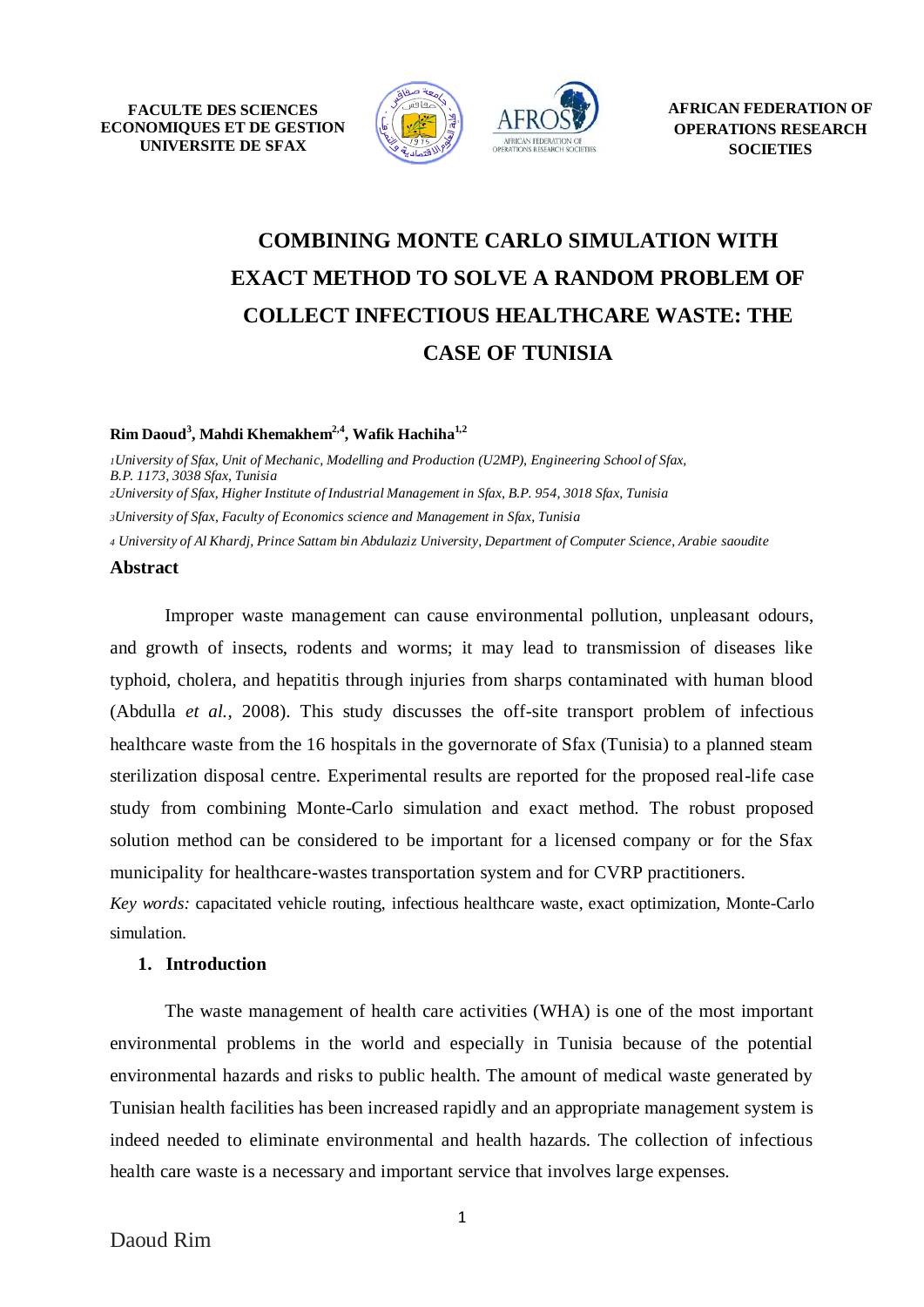**FACULTE DES SCIENCES ECONOMIQUES ET DE GESTION UNIVERSITE DE SFAX**



## **2. Problem Description**

Based on Stockholm Convention which aims to improve sanitary conditions in Tunisia by reducing the risk of contamination and diseases closely related to the handling of WHA, we have treated this problem as a qualified vehicle routing problem which is characterized by a random parameter (demand) (CVRP). Hospital waste is removed using a truck assembly for treatment. A group of companies deals with this type of treatment. A route planning model is proposed to minimize the total distance of travel, which aims to reduce transportation costs and emissions from vehicles and a simulation method is used which is based on the random draw of a large number for each demand in order to find the probability of occurrence of each of the results.

In this work, we are interested in dealing with a problem of infectious waste management. The regular management of the collection of this waste is one of the main problems to be addressed for any organization that produces hazardous waste in order to avoid damage to the environment and human health.

The objective is to assist the decision of waste collection companies by providing the best solution to minimize the total distance traveled by satisfying the demand of each establishment while respecting the capacity constraint of each vehicle that starts and ends with the same deposit.

Recently, several researchers are interested in solving the vehicle routing problem. Some recent works include: Oliviera and Delgado (2015) propose an algorithm based on Monte Carlo simulation and clarke and right savings heuristic. This study compares the result with existing benchmarks in the literatue. Alemany et al. (2016) integrate Monte-Carlo simulation within a heuristic algorithm in order to deal with a rich and real life vehicle routing problem. Given this situation, it is necessary to minimize the total travel distance of collection trucks. Minimizing travel distances will in turn reduce travel costs and also reduce emissions to the environment.

## **3. Proposed approach**

In this work, and in a first part, we solved this problem with an exact method based on the basic model initially proposed by Kara et al., (2004). Solving this problem with the ILOG CPLEX software could provide solutions in a reasonable amount of time. In a second part,